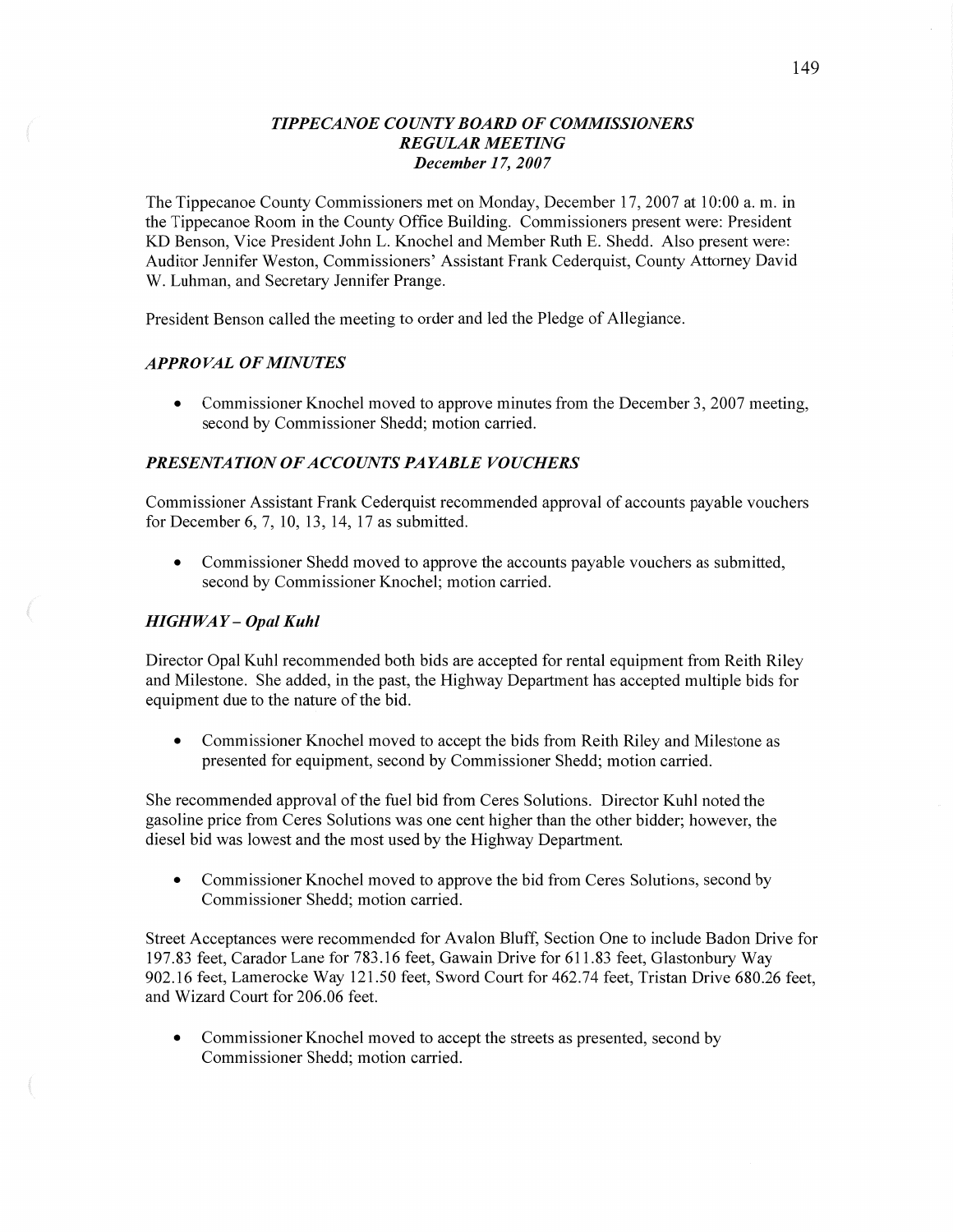Director Kuhl presented **a** contract for design work on Bridge #173 with RW Armstrong for approval.

**0** Commissioner Knochel moved to approve the contract with RW Armstrong for the design of Bridge #173, second by Commissioner Shedd; motion carried.

Director Kuhl read the following regarding Highway funding:

(quote)

December 13, 2007

To: Commissioners

From: Opal Kuhl

We recently received \$748,766.96 from the State of Indiana for the 2007 Major Moves distribution. (for your information, we received \$765,251.79 in 2006.) \$630,000 of the 2007 distribution has been moved from the MVH fund to the LRS fund. This money will be used to repay the LRS fimd for the 2007 paving program.

Also, Cum Bridge Fund Interest Earned in the amount of \$500,000 will be deposited **into** the LRS fund for 2008. **These** funds are to be used for improvement at the Highway Garage.

(unquote)

## **HVAC Bids**

Attorney Luhman opened bids for the **HVAC** project.

|                | <b>Commercial</b><br>Air | Shambaugh     | <b>Quality</b> |     | D.A. Dodd | Craft         |
|----------------|--------------------------|---------------|----------------|-----|-----------|---------------|
| <b>Base #1</b> | \$<br>318,000            | \$<br>291,900 | \$<br>290,000  | \$  | 287,880   | \$<br>317,000 |
| Base $#2$      | \$<br>268,000            | \$<br>267,500 | \$<br>228,000  | \$  | 264,500   | \$<br>272,000 |
| Base $#3$      | \$<br>115,000            | \$<br>148,000 | \$<br>146,000  | \$  | 183,700   | \$<br>149,000 |
|                |                          |               |                |     |           |               |
| Alt #1         | \$<br>91,000             | \$<br>85,900  | \$<br>93,000   | \$  | 73,000    | \$<br>111,000 |
| Alt #2         | \$<br>9,500              | \$<br>8,200   | \$<br>11,000   | n/a |           | \$<br>16,000  |
| Alt $#3$       | \$<br>20,000             | \$<br>22,900  | \$<br>45,000   | \$  | 18,500    | \$<br>21,000  |
| Alt #4         | \$<br>71,000             | \$<br>70,600  | \$<br>76,000   | \$  | 64,000    | \$<br>90,000  |
|                |                          |               |                |     |           |               |
| $Combo \#1$    | \$<br>568,000            | \$<br>559,400 | \$<br>518,000  | \$  | 550,000   | \$<br>579,000 |
| Combo#2        | \$<br>678,000            | \$<br>707,400 | \$<br>660,000  | \$  | 730,000   | \$<br>718,000 |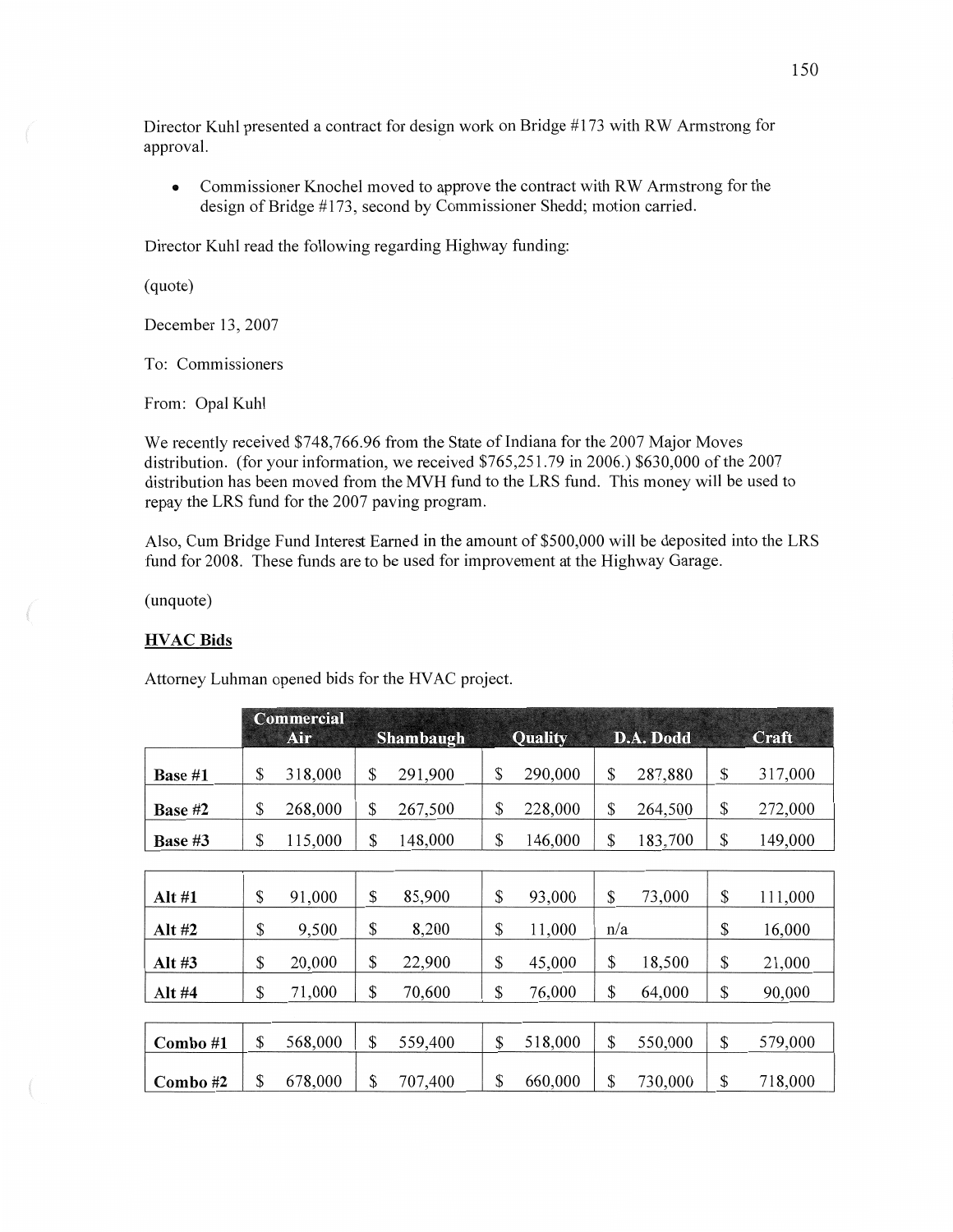• Commissioner Knochel moved to take the bids under advisement, second by Commissioner Shedd; motion carried.

## *GRANTS* — *Laurie Wilson*

Grant Coordinator Laurie Wilson requested permission to apply for a two year Adult Drug Court Discretionary grant from the Bureau of Justice Assistance in the amount of \$130,000.

**0** Commissioner Knochel moved to grant permission to apply for the grant as requested, second by Commissioner Shedd; motion carried.

She also reported the G.R.E.A.T. (Gang Resistance Education and Training) Grant application is on hold. The Sheriff" *3* Department has decided to implement **a** pilot program for one year to evaluate current needs in the community and re-apply next year.

## **CARY HOME FOR CHILDREN - Jason Kniola**

Director Kniola requested approval for an amendment to HE-BFS Professional Services Contract to move the modular home. He reported additional services are needed to meet state requirements.

**0** Commissioner Knochel moved to approve the amendment with HE-BFS, second by Commissioner Shedd; motion carried.

### *YOUTH SERVICES UPDATE - Rebecca Humphrey*

Director Rebecca Humphrey updated the Commissioners regarding the Juvenile Justice Center. She acknowledged the Council's approval of **a** resolution to pursue a site located on Elston & Old Romney Roads. Attorney Luhman proposed the next step in the process is for the commissioners to accept the offer to buy real estate with a counter offer. Director Humphrey will obtain two appraisals on behalf of the commissioners to determine the maximum amount the County can pay for the property.

#### Public Comment

Jim **Evans, 8129** S. 350 E., **Lafayette,** expressed his concern with the location of the Juvenile Center in a highly residential area. Mr. Evans owns 32 units of apartments across from the proposed site and is concerned about the future of his building. Ms. Humphrey offered to meet with Mr. Evans to discuss the plans of the Juvenile Center.

**0** Commissioner Knochel moved to accept the offer for real estate and authorize the president to sign the offer, second by Commissioner Shedd; motion carried.

#### *ORDINANCE 2007-41-CM REFUNDS* 0F *ADDITIONAL 2007 HOMESTEAD CREDITS*

Attorney Luhman explained Ordinance 2007-41-CM regarding refunds of Additional 2007 Homestead Credits. The proposed ordinance authorizes any refund due to a taxpayer as **a** result of the 2007 Homestead Credit first be applied to delinquent taxes owed by such individual before issuing a refund check.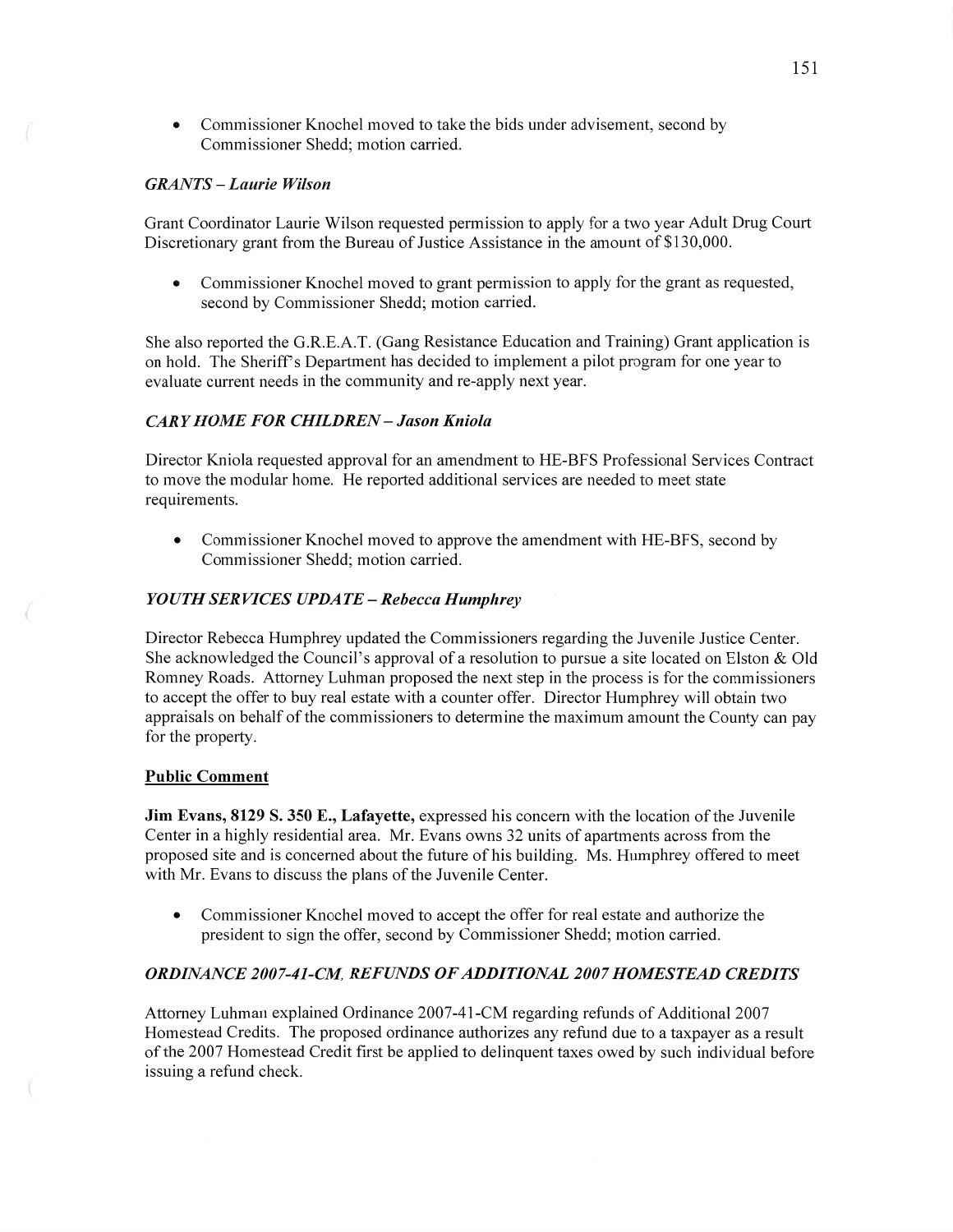• Commissioner Knochel moved to approve Ordinance 2007-41-CM, second by Commissioner Shedd; motion carried.

Auditor Weston recorded the vote:

| Benson  | Yes |
|---------|-----|
| Knochel | Yes |
| Shedd   | Yes |

Ordinance 2007-41-CM passes 3-0 on second and final reading.

## *RESOL* UT ION 200 *7-29-C.M, ACCEPTING* THE *TRANSFER* OF *SURPLUS VEHICLES FROM* THE *CITYOFLAFAYETTE*

Attorney Luhman explained Resolution 2007-29—CM. This resolution authorizes the transfer of two used vehicles from the City of Lafayette to Tippecanoe County Emergency Ambulance Service. This transfer has been approved by the Lafayette Board of Works.

**0** Commissioner Knochel moved to approve Resolution 2007-29-CM, second by Commissioner Shedd; motion carried.

### *ANIMAL SHELTERING AGREEMENT*

Bernie Wulle from Crystal Creek Kennels shared the 2007 report for the Almost Home Animal Shelter. He reported 1400 animals have been through the shelter with less than  $\frac{1}{2}$ % euthanasia rate. Placement of animals has been successful, and Mr. Wulle anticipates another great year.

**0** Commissioner Knochel moved to approve the agreement as presented, second by Commissioner Shedd; motion carried.

### *TRENDING CONTRACTSTATUS*

Attorney Luhman spoke regarding the trending contract with GnA Assessment Professionals and the County Assessor. He reported the County Assessor has notified GnA that the 2007 contract will not be renewed in 2008. Work under the current contract will be discussed by Attorney Luhman, the County Assessor and GnA Assessment Professionals to ensure work is completed.

Ginny Whipple, GnA Assessment Professionals, respectfully requested claims submitted to the County Assessor be paid for work completed. Attorney Luhman reported he will meet with Mrs. Whipple and the County Assessor in an effort to conclude the problem of non-payment of contract obligations.

Jan Payne, Fairfield Township Assessor shared concern regarding the end of the contract with GnA. She shared her uncertainty as to where this decision will lead the county regarding appeals and uncompleted trending work. Attorney Luhman assured the work will be completed for 2007 and under the contract GnA will provide representation for appeals at the county and state level.

## **APPOINTMENTS TO COMMON WAGE BOARD**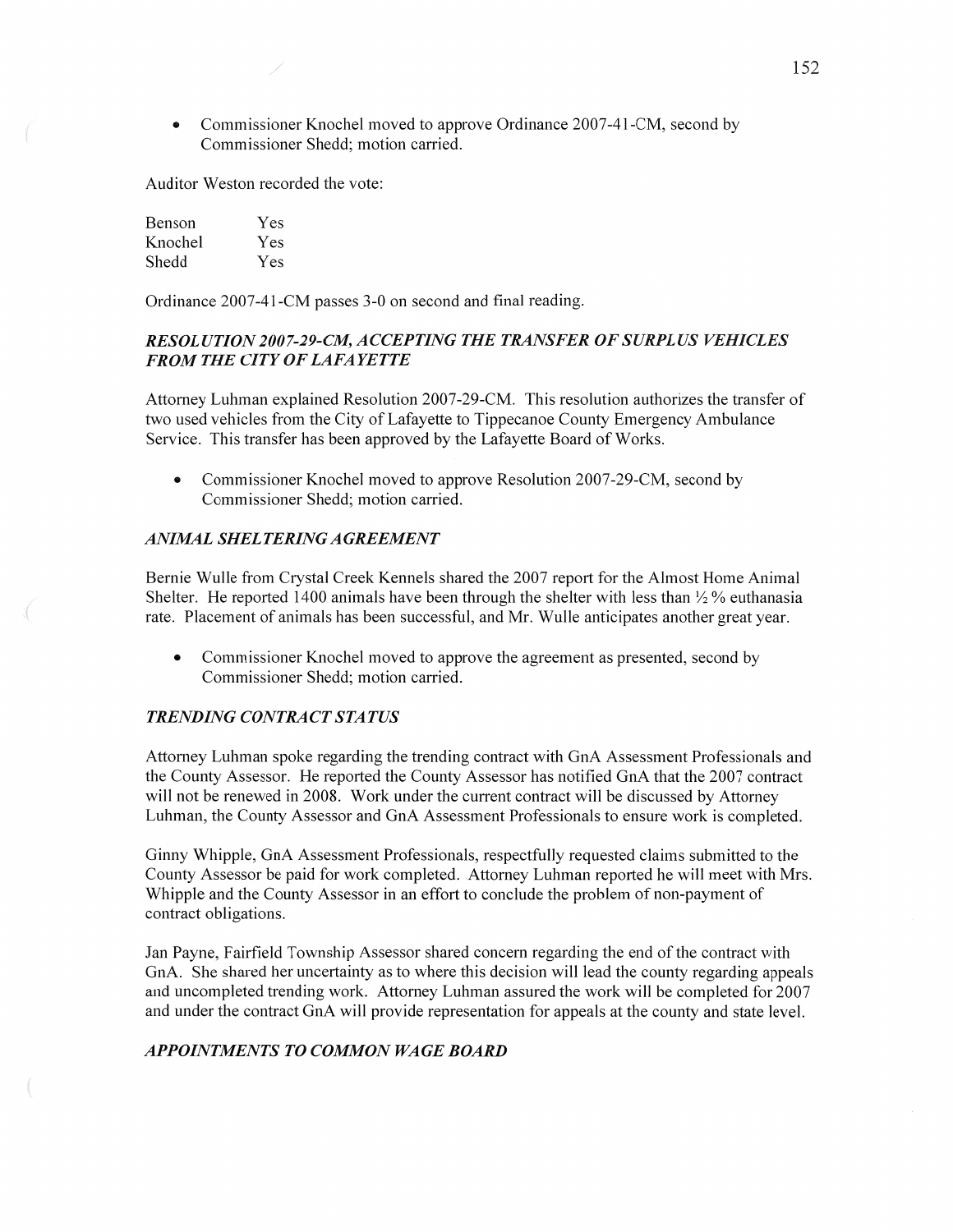**0** Commissioner Knochel moved to appoint Brian Fahey to the Purdue University Common Wage Board for various projects, second by Commissioner Shedd; motion carried.

## *APPLICATIONS TO THE VILLA*

**0** Commissioner Knochel moved to approve the following admissions to the Tippecanoe Villa for David Clawson, Robert Foster and Brenda Britten, second by Commissioner Shedd; motion carried.

### *UNFINISHED/NEW BUSINESS*

#### **Habitat** for **Humanity Land Donation**

Habitat for Humanity has offered to the County a small parcel of land located on State Road 43. Commissioner Benson stated the County currently maintains the property. Director Kuh] reported the property is not large enough to accommodate a single-family dwelling and will continue to be maintained by the Highway Department.

**0** Commissioner Knochel moved to accept the donation of land from Habitat for Humanity, second by Commissioner Shedd; motion carried.

### **Transportation Emergency** Ordinance

Commissioner Benson discussed **a** Transportation Emergency Ordinance for consideration and adoption by the County. In the event of **a** snow emergency, she proposes the county sharing a unified ordinance for all concerned entities in the County. Attorney Luhman proposed all concerned County emergency departments review and coordinate their efforts with the same terms.

### **Gold Buster Award**

Christa Coffey, Deputy Clerk and Sheriff Tracy Brown received the Goal Buster awards for the American Heart Walk.

### **United** Way **Door** Donations

Commissioner Benson encouraged the public to Visit all offices participating in the United Way Door Decorating Contest located throughout the county building and courthouse.

### *REPORTS* ON *FILE*

Mail & Duplicating Tippecanoe County Library Veteran's Service Wabash River Parkway Commission

### *PUBLIC COMMENT*

None